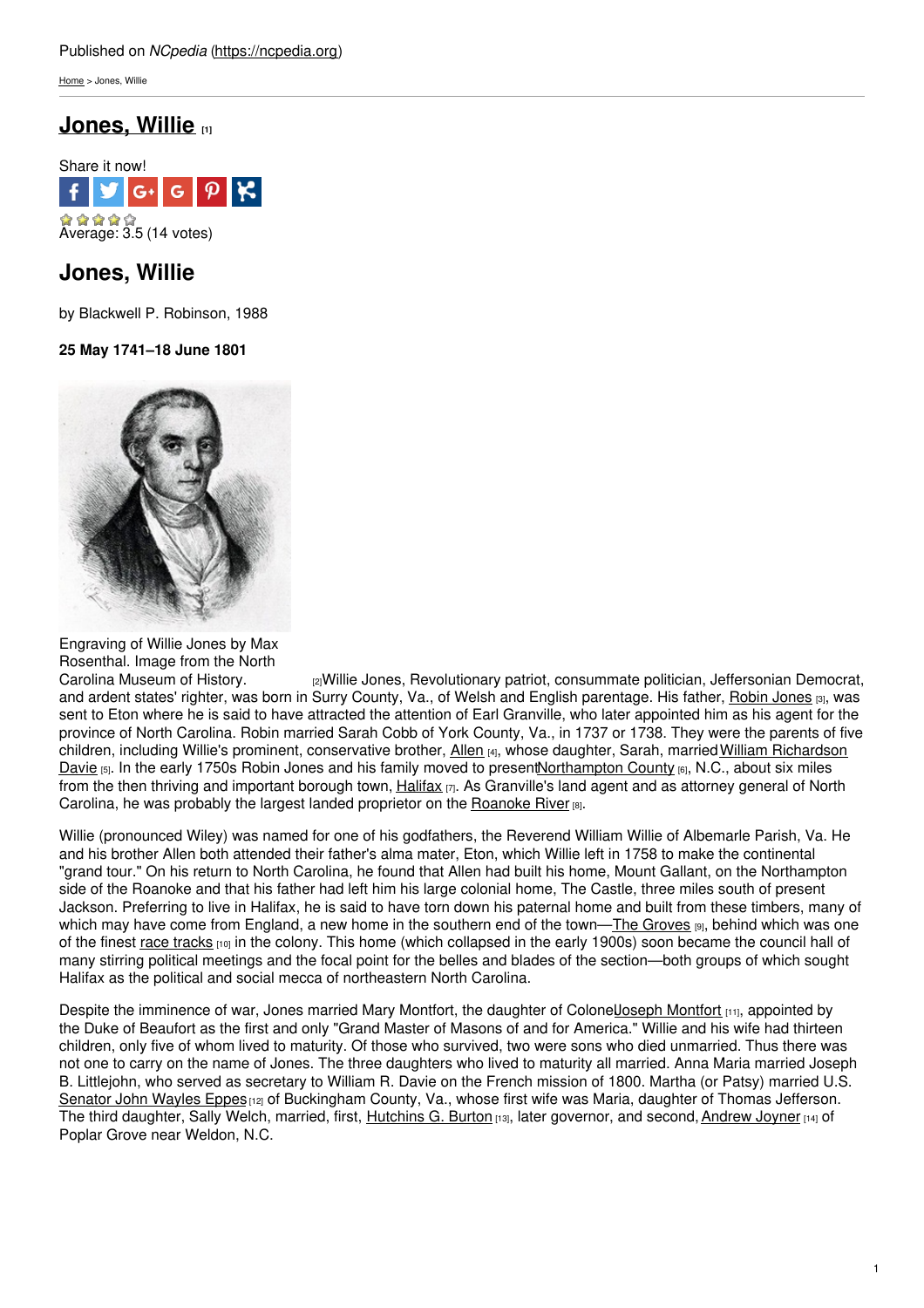

Postcard of "The Grove, " Halifax, N.C. Image from East Carolina University Digital Collections.

 $E_{[15]}$ Willie Jones lived the life of a typical aristocratic <u>planter</u>  $E_{[16]}$  of the times. According to the records of 1790, he owned, in District 9 of Halifax County alone, 9,942 1/2 acres and 120 slaves, being one of the largest slaveholders in the state; his brother Allen owned 170 slaves. His first political venture was at age twenty-six when he represented Halifax [County](https://ncpedia.org/geography/halifax) [17] in the House of Commons in 1767, followed by another session in 1771. As might be expected from his heritage, he was identified during these early years with the royal governors, William Tryon [18] and [Josiah](https://ncpedia.org/martin-josiah) Martin [19], and their clique. He marched with [Tryon's](https://ncpedia.org/biography/governors/tryon)[colonial](https://ncpedia.org/militias-colonial) militia [20] to [Orange](https://ncpedia.org/geography/orange) County [21] and was appointed Tryon's [aide-de-camp](https://ncpedia.org/alamance-battle) on 15 May 1771, the day before Tryon's victory over the [Regulators](https://ncpedia.org/history/colonial/regulator-movement) [22] at the Battle of Alamance <sub>[23]</sub>. Several days later Captain Jones was sent to raid the plantation of Herman Husband, a leading Regulator. When Tryon left North Carolina to become governor of New York, Jones "publicly lamented his removal . . . as a calamity to the province." As a further indication of his allegiance to the royal clique, he was appointed, on Governor Martin recommendation, to His Majesty's Council of the Province of North Carolina on 9 Mar. 1774.

Jones's apostasy to the [Whig](https://ncpedia.org/whig-party)  $_{[24]}$  cause in the approaching American [Revolution](https://ncpedia.org/american-revolution)  $_{[25]}$  was swift. He promptly refused the Council appointment and took his place among the leading radical elements of the Whig faction, which opposed the more conservative elements led by Samuel [Johnston](https://ncpedia.org/johnston-samuel) [26], [William](https://ncpedia.org/biography/hooper-william) Hooper [27], [Archibald](https://ncpedia.org/biography/maclaine-archibald) Maclaine [28], and Jones's brother, Allen. He was elected to each of the five Provincial [Congresses](https://ncpedia.org/provincial-congresses) [29], but could not attend the fourth because he had been appointed superintendent of Indian Affairs for the Southern Colonies. At the Fifth Provincial Congress, he served on the committee to draft the state constitution and has been credited by many as its chief author.

Jones rapidly emerged as the acknowledged leader of the radical, democratic element in the state. He represented the borough of Halifax in the House of Commons in 1777 and 1778 and the county of Halifax in 1779 and 1780. He was senator in 1782, 1784, and 1788. He also served for a year in the Continental Congress (1780).

[States'](https://ncpedia.org/state-rights) righter  $\frac{1}{100}$  that he was, Jones refused appointment as a delegate to the Federal convention in 1787. His excuse to Governor Caswell was that he did not "think it will be in my power to attend there at the Time appointed." When the Constitution was submitted to the [Hillsborough](https://ncpedia.org/government/convention-1788) convention  $a_{11}$  in 1788, he led the Anti-Federalist  $a_{21}$  forces against its adoption. On the first day he proposed a vote without debate, declaring that "all the delegates knew how they were going to vote and he did not want to be guilty of lavishing public money." Defeated on this issue, he yielded to a full-scale, eleven-day debate in which he seldom participated, but exerted his influence against adoption behind the scenes. Particularly deploring the absence of a bill of rights, he cited a letter from Thomas Jefferson in Paris to James Madison at the Virginia convention, in which Jefferson wrote that he wished nine states would adopt it, not because it deserved ratification but in order to preserve the Union. Jefferson hoped, though, that the other four states would reject it—to ensure the adoption of amendments. Jones, in agreement, concluded: "For my part, I would rather be eighteen years out of the Union than adopt it in its present defective form."

When the final ballot was taken, the Anti-Federalists, by a vote of 184 to 84, carried a resolution neither rejecting nor ratifying the Constitution, but proposed a bill of rights of twenty parts as well as twenty-six amendments. Perhaps realizing that the efforts of such leading [Federalists](https://ncpedia.org/federalist-party) [33] as William R. Davie and James Iredell had turned the tide, Jones did not run as a delegate to the [Fayetteville](https://ncpedia.org/government/convention-1789) convention of 1789 [34], which ratified the Constitution by a vote of 195 to 77.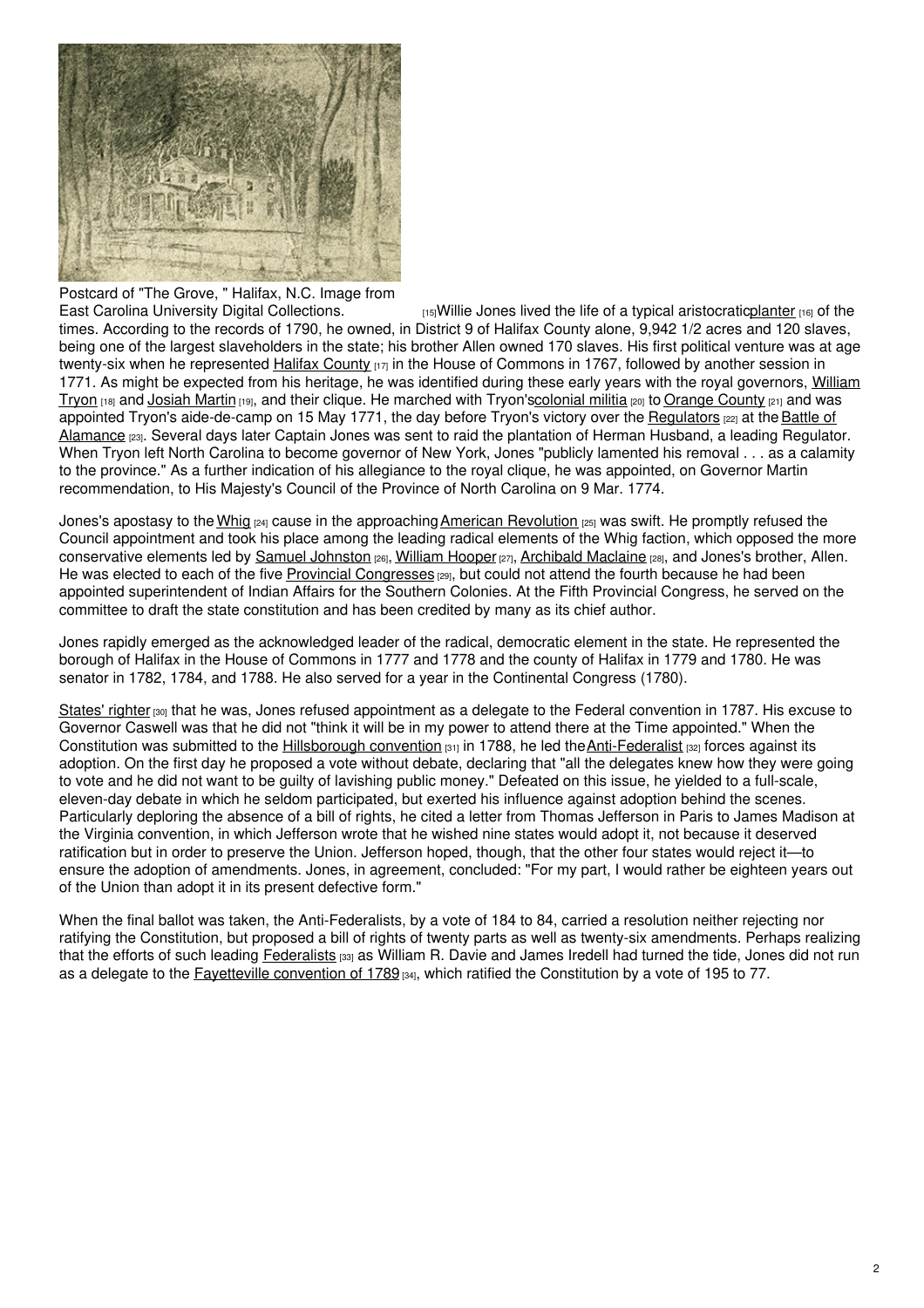

Portrait of Willie Jones by Mary Travis Burwell, 1940. Image from North Carolina

[Historic](http://collections.ncdcr.gov/RediscoveryProficioPublicSearch/ShowItem.aspx?2013+) Sites. **EXECUTE:** [35]North Carolina's entrance into the Union marked Jones's retirement from the political arena, except that in 1796 he ran, and was defeated, for the post of presidential elector. The Jones tradition, however, was carried on by [Nathaniel](https://ncpedia.org/biography/macon-nathaniel-0) Macon [36], like Jones a man of aristocratic background imbued with a democratic attitude, who assumed leadership of the Jeffersonian party in the 1790s and held it for over three decades.

Jones's political retirement did not mean that he had forsaken other areas of public service. Not the least of these was his role as "the real founder of [Raleigh](https://ncpedia.org/geography/raleigh) [37]." He served on the committee, appointed by the legislature in 1791, to locate the capital within ten miles of Isaac [Hunter](https://ncpedia.org/biography/hunter-isaac) [38]'s plantation inWake [County](https://ncpedia.org/geography/wake) [39]. The committee purchased 1,000 acres of land from Joel [Lane](https://ncpedia.org/biography/lane-joel) [40] and laid off a city containing 400 acres. (It has been suggested that a statue be raised in Raleigh in honor of Jones, who actually parceled out the land. His name and those of other commissioners have been perpetuated in the names of the city's streets.) Soon afterwards he bought sixteen one-acre lots and later built a summer residence, Welcome, where he reportedly spent much of his time.

Still following the Jeffersonian tradition, Jones worked to carry out the constitutional mandate for a state university and served on the original board of trustees. Representing the Halifax judicial district, he also sat on the committees to select the location of the university and to choose its president. After donating \$100 to support The [University](https://ncpedia.org/university-north-carolina-chapel-hi) of North Carolina [41], he and his erstwhile political opponent, William R. Davie, issued a joint appeal in the*North Carolina Journal* for donations to the institution.

Because of his sympathy for the transmontane frontiersmen, the town of Jonesborough, "the oldest formally established town in Tennessee (1779)," was named for this "warm friend of [over-mountain](https://ncpedia.org/franklin-state) people." It was the first capital of the state of Franklin [42] and is still the seat of [Washington](https://ncpedia.org/geography/washington) [County](https://ncpedia.org/geography/jones) [43]. Also, Jones County [44] in North Carolina was named for him.

The sudden decline in Jones's health was first revealed in a letter of 24 May 1801 from Nathaniel Macon to Thomas Jefferson, in which he wrote: "Your acquaintance, Mr. Willie Jones, is, I fear not long for this world. He is unable to walk, and there is no probability that he ever will again." Within a month Jones died at his seat in Raleigh. The Raleigh *Register* concluded his obituary with the statement that "it may with the greatest truth be said that Carolina has not produced a son of greater mental endowment than Mr. Jones, no one who lived more universally and deservedly respected or died more affectionately and sincerely regretted." He was buried on land now occupied by St. [Augustine's](https://ncpedia.org/saint-augustines-college) College [45], but there is no trace of his grave. A search for it made in 1860 by Thomas Sherwood Haywood and others was unsuccessful.

Jones's will is a remarkable document. He directed that, if he died in Halifax, he should be buried beside his little daughter; or, if he died in Raleigh, he should be buried beside another small daughter. Reflecting his deistic philosophy, no monument or tombstone was to be placed over his grave. The will further stated: "No priest or other person is to insult my corpse by uttering any impious observations over my body. Let it be covered sunny and warm and there is an end. My family and my friends are not to mourn my death, even with a black rag—on the contrary, I give my wife and three daughters, Anna Maria, Sally and Patsy, each a Quaker-colored silk, to make their habits on the occasion."

Perhaps no man in North Carolina more aptly exemplified the eighteenth-century concept of noblesse oblige than did Willie Jones. An aristocrat and a man of great wealth, he was no demagogue or office seeker, but was instead a statesman whose guiding principles were the independence of sovereign people and the social and economic well-being of the masses, who looked to him as a father. Ingrained with this concept of service to the state and to the people, he devoted thirty years of his life to the application of this philosophy. A liberal in politics, education, and religion, he was indeed an "aristocratic democratic," cut from the same pattern as Thomas Jefferson.

### **References:**

Walter Clark, ed., *State Records of North Carolina*, vols. 12, 17, 19, 25 (1895–1906).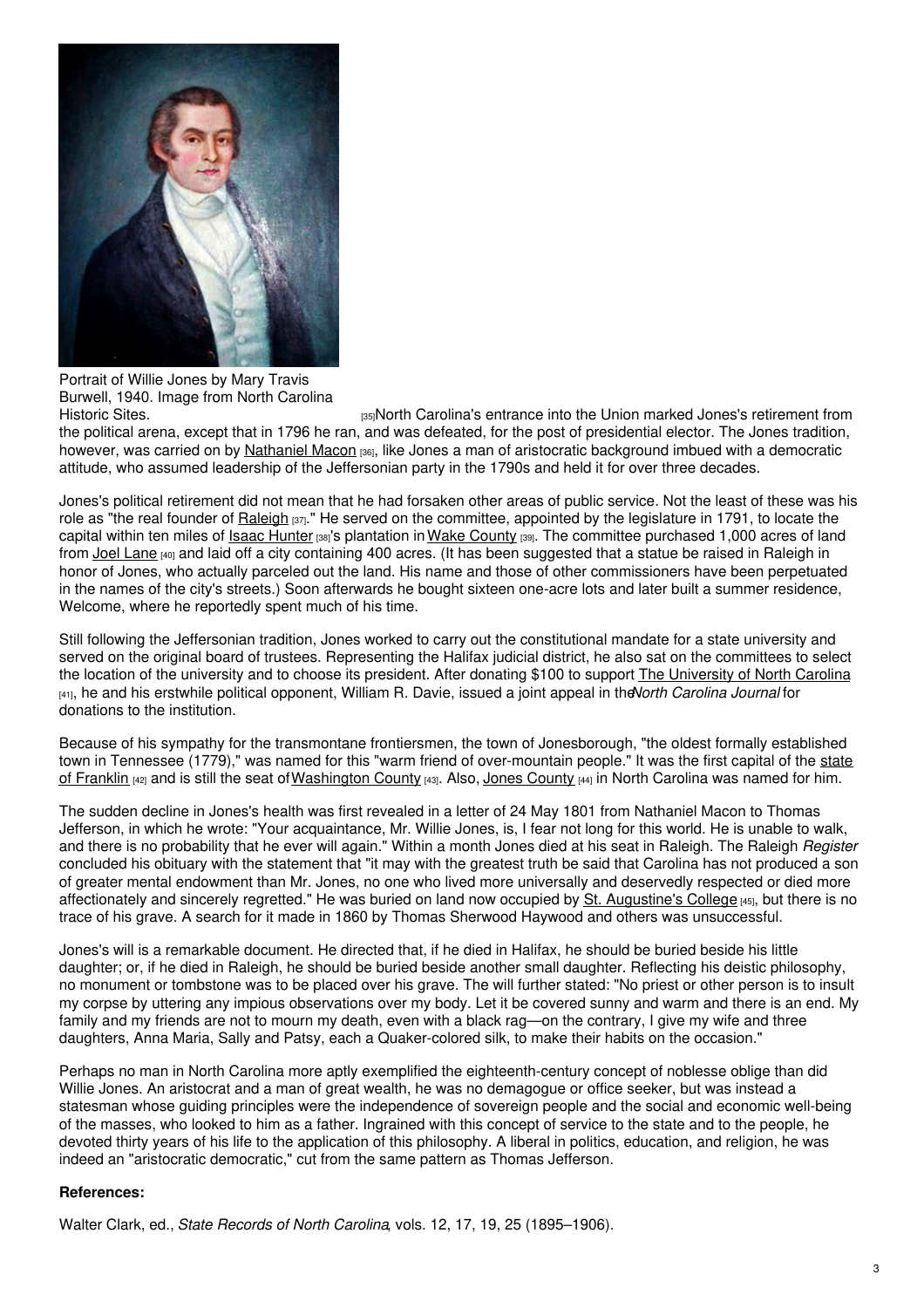Halifax *North Carolina Journal*, 1 Aug. 1792–13 May 1799.

James Iredell Papers (Duke University Library, Durham).

G. J. McRee, *Life and Correspondence of James Iredell*, 2 vols. (1857–58).

Blackwell P. Robinson, "Willie Jones of Halifax,"*North Carolina Historical Review* 28 (January, April 1941), and "Willie Jones of Halifax, North Carolina" (M.A. thesis, Duke University, 1939).

William L. Saunders, ed., *Colonial Records of North Carolina*, vols. 9, 10 (1890).

John H. Wheeler, *Historical Sketches of North Carolina from 1584 to 1851*(1851).

## **Additional Resources:**

"Willie Jones." N.C. Highway Historical Marker E-9, N.C. Office of Archives & History. [https://www.ncdcr.gov/about/history/division-historical-resources/nc-highway-historical-marker-program/Markers.aspx?](https://www.ncdcr.gov/about/history/division-historical-resources/nc-highway-historical-marker-program/Markers.aspx?sp=Markers&k=Markers&sv=E-9) sp=Markers&k=Markers&sv=E-9 [46] (accessed January 29, 2013).

"CSR Documents by Jones, Willie, ca. 1741-1801."*Colonial and State Records of North Carolina*. Documenting the American South, University of North Carolina at Chapel Hill. <https://docsouth.unc.edu/csr/index.html/creators/csr10504> [47] (accessed January 29, 2013).

Devereux, Annie L. "Historic Homes: Part V : Welcome." North Carolina Booklet 11, no. 2 (October 1911). 115-116. <http://digital.ncdcr.gov/u?/p249901coll37,14101> [48] (accessed January 29, 2013).

"Whirligig." *Virginia Gazette*, March 14, 1777. Colonial Williamsburg Foundation. [http://research.history.org/DigitalLibrary/VirginiaGazette/VGImagePopup.cfm?](http://research.history.org/DigitalLibrary/VirginiaGazette/VGImagePopup.cfm?ID=5794&Res=HI&CFID=2759648&CFTOKEN=98163834) ID=5794&Res=HI&CFID=2759648&CFTOKEN=98163834 [49] (accessed January 29, 2013).

"The Name of John Paul Jones."*American Monthly Magazine* 15, no. 5 (November 1899). http://books.google.com/books?id=gOsWAAAAYAAJ&pg=PA535#v=onepage&q&f=false [50](accessed January 29, 2013).

Jones, Willie, and Hoyt, William Dana. "Letters from Willie Jones to his son at the University of North Carolina, 1796- 1801". *North Carolina Historical Review* 19, no. 4 (October 1942).

Robinson, Blackwell P. "Willie Jones of Halifax".*North Carolina Historical Review* 18, no. 1,2. (January, April 1941).

Long, W. L. . "Willie Jones: a brief sketch of his life and political influence in North Carolina."*University of North Carolina Magazine* 26, no. 6 (May 1909).

## **Image Credits:**

"Photograph, Accession #:  $H.1949.26.3$  [2]." 1940-1949. North Carolina Museum of History. (accessed January 29, 2013).

"'The Grove,' Halifax, N.C." (call no. 129.20.b.4). Postcard. East Carolina University Digital Collections. <http://digital.lib.ecu.edu/667> [15] (accessed January 29, 2013).

Burwell, Mary Travis "Painting, Accession #: [S.HS.2001.95.1](http://collections.ncdcr.gov/RediscoveryProficioPublicSearch/ShowItem.aspx?2013+) [35]." 1940. North Carolina Historic Sites. (accessed January 29, 2013).

### **Subjects:**

American Revolution [\(1763-1789\)](https://ncpedia.org/category/subjects/us-revolution) [51] [Biographies](https://ncpedia.org/category/subjects/biography-term) [52] Military [personnel](https://ncpedia.org/category/subjects/soldiers) [53] [Planters](https://ncpedia.org/category/subjects/planters) [54] [Political](https://ncpedia.org/category/subjects/political-leaders) leaders [55] Public [officials](https://ncpedia.org/category/subjects/public-officials) [56] **Authors:** [Robinson,](https://ncpedia.org/category/authors/robinson-blackwell) Blackwell P. [57] **Origin - location:** [Halifax](https://ncpedia.org/category/origin-location/halifax) [58] [Northampton](https://ncpedia.org/category/origin-location/coastal-31) County [59] [Raleigh](https://ncpedia.org/category/origin-location/piedmont-0) [60] **From:** Dictionary of North Carolina [Biography,](https://ncpedia.org/category/entry-source/dictionary-no) University of North Carolina Press.<sup>[61]</sup>

1 January 1988 | Robinson, Blackwell P.